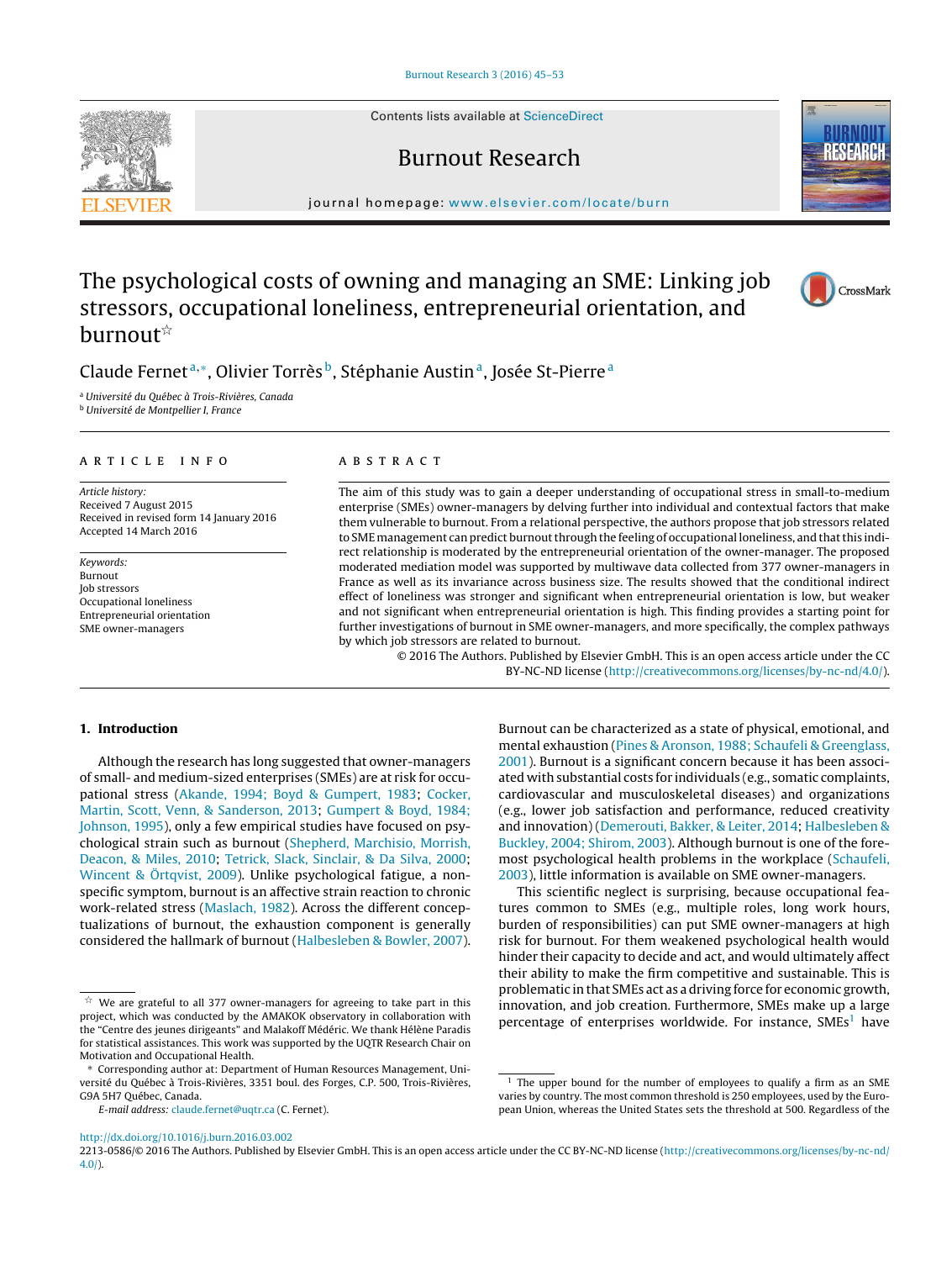recently been estimated to account for 99.8% of all enterprises in France ([Eurostat, 2011\),](#page-7-0) 99.9% in the United Kingdom [\(Department](#page-7-0) [of Business Innovation & Skills, 2010\),](#page-7-0) 99.2% in Australia [\(Australian](#page-7-0) [Bureau of Statistics, 2010\),](#page-7-0) 99.8% in Canada [\(Industry Canada,](#page-7-0) [2013\),](#page-7-0) and 99.7% in the United States ([U.S. Census Bureau, 2010\).](#page-8-0) Given this predominant role of SME owner-managers in the global economy, we believe that it is time to improve our understanding of burnout determinants in this occupational group.

#### 1.1. What makes SME owner-managers at risk for burnout?

Compared to managers of large enterprises, [Ang \(1991\)](#page-7-0) proposed that SME owner-managers not only had less diversified physical, financial, and intellectual capital, they also tended to invest in a single asset: the firm. This kind of investment can be reflected in the time they devote to their job. Thirty years ago, [Boyd](#page-7-0) [and Gumpert \(1983\)](#page-7-0) suggested that 60% of SME owner-managers worked more than 50 h a week, with 25% working over 60 h. More recently, similar numbers were reported by [Torres \(2012\),](#page-8-0) who also noted that 60% of owner-managers took three weeks' vacation or less per year and 10% took no vacation at all. Although working excessive hours is not unique to SME owner-managers, the fact remains that excessive workload and pressure are recognized as prime correlates of burnout [\(Lee & Ashforth, 1996\).](#page-7-0) The ability to make sound decisions on a diversity of issues (financial, commercial) is determinant not only for the firm's success, but also for the financial security of employees and sometimes family members [\(Cocker, Martin, Scott, Venn, & Sanderson, 2013\).](#page-7-0) This decision-making responsibility combined with the generally centralized strategic management ([Covin & Slevin, 1989; Miller, 1983\)](#page-7-0) that is also typical of SME owner-managers create work pressure, making them vulnerable to burnout.

To our knowledge, only four studies to date have looked specifically at burnout in owner-managers [\(Ben Tahar, 2014; Shepherd](#page-7-0) [et al., 2010; Tetrick et al., 2000; Wincent & Örtqvist, 2009\).](#page-7-0) These authors found positive associations between burnout and generic role stressors (e.g., role overload, ambiguity, conflict). Whereas these studies, and extant literature, provide valuable insights into burnout determinants in owner-managers, some theoretical and empirical gaps remain in our understanding of the psychological

mechanisms involve as well as the complex pathways by which these mechanisms may contribute to burnout.

In an attempt to fill this gap and offer new direction for theory and research, this study adopts a relational approach that is inherent but not unique to the owner-manager function in SMEs: feeling of occupational loneliness [\(Boyd & Gumpert, 1983; Gumpert](#page-7-0) [& Boyd, 1984\).](#page-7-0) Drawing on the literature on interpersonal relations [\(Baumeister & Leary, 1995; Deci & Ryan, 2000\),](#page-7-0) which suggests that a sense of connectedness is essential for psychological well-being, we propose that the feeling of loneliness constitutes an important psychological mechanism to explain how job stressors related to SME management contribute to burnout in owner-managers. In order to more thoroughly investigate this issue, we examine whether the entrepreneurial orientation—which can be viewed in terms of the owner-manager's endeavor for innovativeness, risk taking, and proactiveness [\(Covin & Slevin, 1988\)—](#page-7-0)is a boundary condition that allows determining when the feeling of loneliness makes owner-managers more (or less) at risk for burnout. Fig. 1 depicts our theoretical proposition, where the proposed moderated mediation model explains the relationships by which job stressors, occupational loneliness, and entrepreneurial orientation predict burnout in SME owner-managers.

#### 1.2. Theoretical background and hypotheses

## 1.2.1. Job stressors and burnout

The stressor-strain perspective constitutes one of themain theoretical foundations for explaining the negative effect of job stressors on psychological functioning and well-being ([Podsakoff, LePine, &](#page-7-0) [LePine, 2007\).](#page-7-0) This rests primarily on the premise that workers' perceptions of the environment determine their individual psychological experience of it, and the generally held belief that the presence of job stressors that exceed workers' capacities to adapt result in ill-being ([LePine, LePine, & Jackson, 2004\).](#page-7-0) Even though stressor types and the ways that they are expressed vary across occupations, they are broadly termed job stressors. Without going into the nature of specific problems that employees and managers are liable to encounter, meta-analyses have revealed that a number of job-related stressors (e.g., work pressure, role problems) are consistently positively associated with burnout (e.g., [Crawford, LePine,](#page-7-0) [& Rich, 2010;](#page-7-0) [Örtqvist & Wincent, 2006; Lee & Ashforth, 1996\).](#page-7-0) Because these stressors are appraised as constraints, barriers, or obstacles to personal growth, learning, and goal attainment, they contribute to burnout [\(Crawford et al., 2010\).](#page-7-0) In the entrepreneurial



**Fig. 1.** Proposed Moderated Mediation Model.

threshold used, SMEs account for over 95% of enterprises in all OECD countries, with a predominance of enterprises with fewer than 10 employees (over 50% for all countries, except for Japan, Ireland, and Korea) [\(OECD, 2011\).](#page-7-0)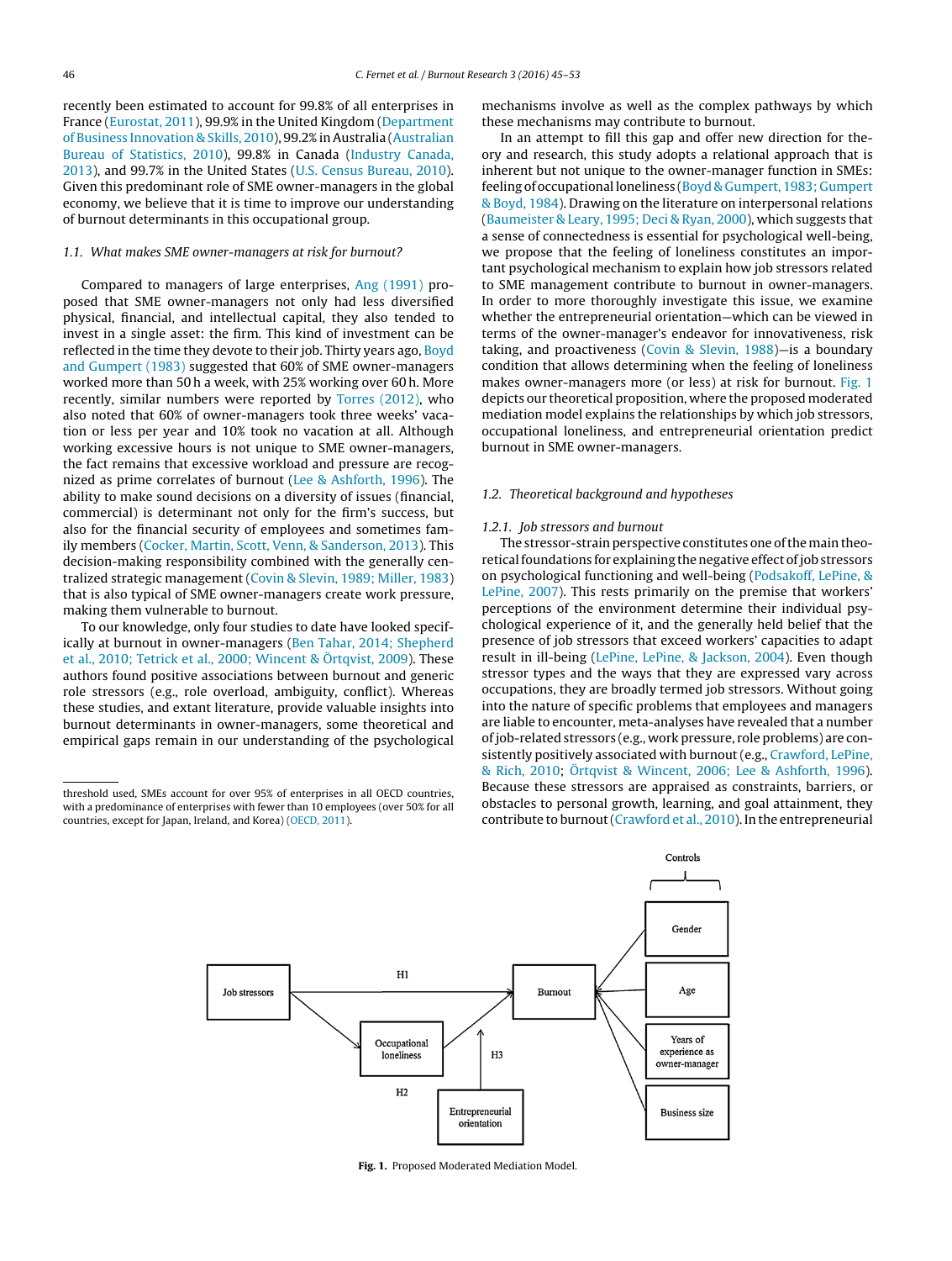sector, [Torres & Lechat \(2012\)](#page-8-0) identified five main job stressors related to SME management that fostered job stress in ownermanagers, including issues of human resources management, sales, finances, supplies, and administration. These issues are perceived as threatening because they have the potential to prevent the achievement of personal, professional and corporate objectives and jeopardize the firm itself. Based on this conceptualization and the above-presented theoretical rationale, we propose the following hypothesis:

**Hypothesis 1.** Job stressors related to SME management are positively associated with burnout in owner-managers.

#### 1.2.2. The mediating role of occupational loneliness

To obtain a more comprehensive understanding of burnout in owner-managers, we further propose that job stressors lead to burnout through a feeling of occupational loneliness. This prediction is based on the theory and research on interpersonal relationships [\(Baumeister & Leary, 1995\),](#page-7-0) which suggest that the need for connectedness is a basic ingredient for psychological growth and well-being. Despite consistent empirical evidence supporting the beneficial effects of connectedness, the research on the workplace has been relatively silent about the potential pathogenic effects of frustrating this need.

The perception of loneliness, which can be considered as the opposite of feeling connected, reflects "an individual's subjective perception of deficiencies in his or her social relationships" ([Russell,](#page-8-0) [Cutrona, Rose, & Yurko, 1984, p. 1313\).](#page-8-0) According to [Weiss \(1973\),](#page-8-0) "Loneliness is caused not by being alone but by being without some definite needed relationship or set of relationships" (p.17). For owner-managers, who usually have frequent contacts with a range of stakeholders, loneliness (also termed social-isolation loneliness; [Russell et al., 1984; Weiss, 1973\)](#page-8-0) stems more from a lack of connectedness with others than from a lack of social contacts. In fact, [Gumpert and Boyd's \(1984\)](#page-7-0) study in 210 SME owners showed a high prevalence of loneliness, with over half the participants reporting that they frequently felt lonely.

Considering that owner-managers of SMEs invest heavily in their work and hold a decision-making position, it is arguable that loneliness is a response to exposure to job stressors. And given that the presence of many SME management problems would be undesirable (and potentially harmful for the firm), these stressors could foster a form of interpersonal detachment—presumably as a way to cope with stressors [\(Maslach, Schaufeli, & Leiter, 2001\).](#page-7-0) In the short term, this type of detachment might be considered adaptive. It could be viewed as a self-protective strategy, in the sense that owner-managers would like to protect themselves from criticisms of their management skills, or it could be viewed as an otheroriented strategy, in the sense that they are trying to defend the interests of their employees or shareholders. However, over time, this response to job stressors may result in psychological costs such as burnout.

This reasoning is consistent with the Conservation of Resources Theory (COR; Hobfoll & Freedy, 1989), which describes burnout as a process of resource loss. COR Theory is based on the premise "that people strive to retain, protect, and build resources and that what is threatening to them is the potential or actual loss of these valued resources" ([Hobfoll, 1989\).](#page-7-0) The continued loss or threatened loss of resources, particularly after a great deal of resource investment in work, as in the case of SME owner-managers, is said to lead to burnout ([Hobfoll, 2001\).](#page-7-0) When owner-managers must cope with job stressors, their interpersonal detachment can take the form of professional isolation as a means to protect their resources.

Self-Determination Theory (SDT; [Deci & Ryan, 2000\)](#page-7-0) also supports this contention, in that interpersonal detachment would deprive owner-managers of one of the basic psychological needs: the feeling of being connected to others ([Baumeister & Leary, 1995\).](#page-7-0) More specifically, SDT proposes that the environmental factors that place pressure on individuals hinder the satisfaction of their basic psychological needs (autonomy, competence, and connectedness), which could generate emotional, cognitive, and behavioral costs [\(Gagné & Deci, 2005\).](#page-7-0) This proposition has been supported across a variety of life contexts (e.g., job, sport, education). In the workplace, [Van den Broeck, Vansteenkiste, de Witte, and Lens \(2008\)](#page-8-0) showed that job stressors (workload, emotional and physical demands, and work-home interference) predict burnout through lack of satisfaction of the basic psychological needs. [Fernet, Austin, Trépanier,](#page-7-0) [and Dussault \(2013\)](#page-7-0) obtained similar findings in terms of role overload, role ambiguity, and lack of job control and social support. Although these studies suggest that basic psychological needs explain how job stressors contribute to burnout, more research is needed to understand the potential pathogenic effects of frustrating basic psychological needs. Only one study to our knowledge has looked at the need for connectedness in managers. [Stevenson and](#page-8-0) [Bauer \(2010\)](#page-8-0) found that occupational loneliness acted as a mediator between role overload and burnout in school principals. In line with the theory, the above-presented rationale, and the available empirical studies, we propose the following hypothesis:

**Hypothesis 2.** Job stressors related to SME management predict burnout in owner-managers through occupational loneliness.

## 1.2.3. The moderating role of entrepreneurial orientation

According to [Spector \(1982\), t](#page-8-0)he stress reaction depends largely on the individual capacity to adapt, and more particularly, on the perception of control over the environment (see also [Karasek,](#page-7-0) [1979\).](#page-7-0) The notion of control is generally viewed in terms of characteristics, both individual (e.g., locus of control, self-efficacy, self-esteem) and organizational (e.g., job autonomy, participation in decision-making). Whereas the research on burnout focuses mainly on salaried employees (versus owners or executives), it generally places the emphasis on task characteristics (e.g., task autonomy). However, considering owner-manager's unique position and influence as the firm's chief cognizer and decision maker [\(Calori, Johnson, & Sarnin, 1984\),](#page-7-0) it appeared important to delve further into this issue by examining a strategic decisionmaking characteristic: the entrepreneurial orientation.

The entrepreneurial orientation refers the firm's entrepreneurial strategy-making processes ([Lumpkin & Dess,](#page-7-0) [1996\),](#page-7-0) and it characterizes the extent to which the top managers are inclined to be proactive (e.g., by adopting an opportunityseeking, forward-looking attitude, and by anticipating future needs); innovative (e.g., to act creatively, introduce new products, services, and processes); and risk-taking (e.g., to act audaciously, explore new territories, attempt untried solutions, borrow ideas liberally, invest significantly in uncertain environments) ([Covin &](#page-7-0) [Slevin, 1988; Miller, 1983\).](#page-7-0)

Although entrepreneurial orientation is often viewed in terms of firm-level behaviors, this concept is based on self-reports by individuals, mostly small business owners (Khedhaouria, Gurău, & [Torrès, 2015;](#page-7-0) [Krauss, Frese, Friedrich, & Unger, 2005\).](#page-7-0) This leads some scholars to argue in favor of the usefulness of this strategic posture at the individual level (e.g., [Joardar & Wu, 2011\).](#page-7-0) Consistent with the upper echelons perspective [\(Hambrick & Mason, 1984\),](#page-7-0) owner-managers exert important influences on the action, activities, and processes of their firm. As organization's leaders, they are largely responsible for planning, setting, implementing and directing the firm's strategic orientation. Accordingly, the ownermanagers' values, tendencies, and behaviors would be embedded in the entrepreneurial orientation of their firm ([Joardar & Wu, 2011\).](#page-7-0) Some studies provide support for this contention revealing that the firm's strategic posture is shaped by CEO's leadership styles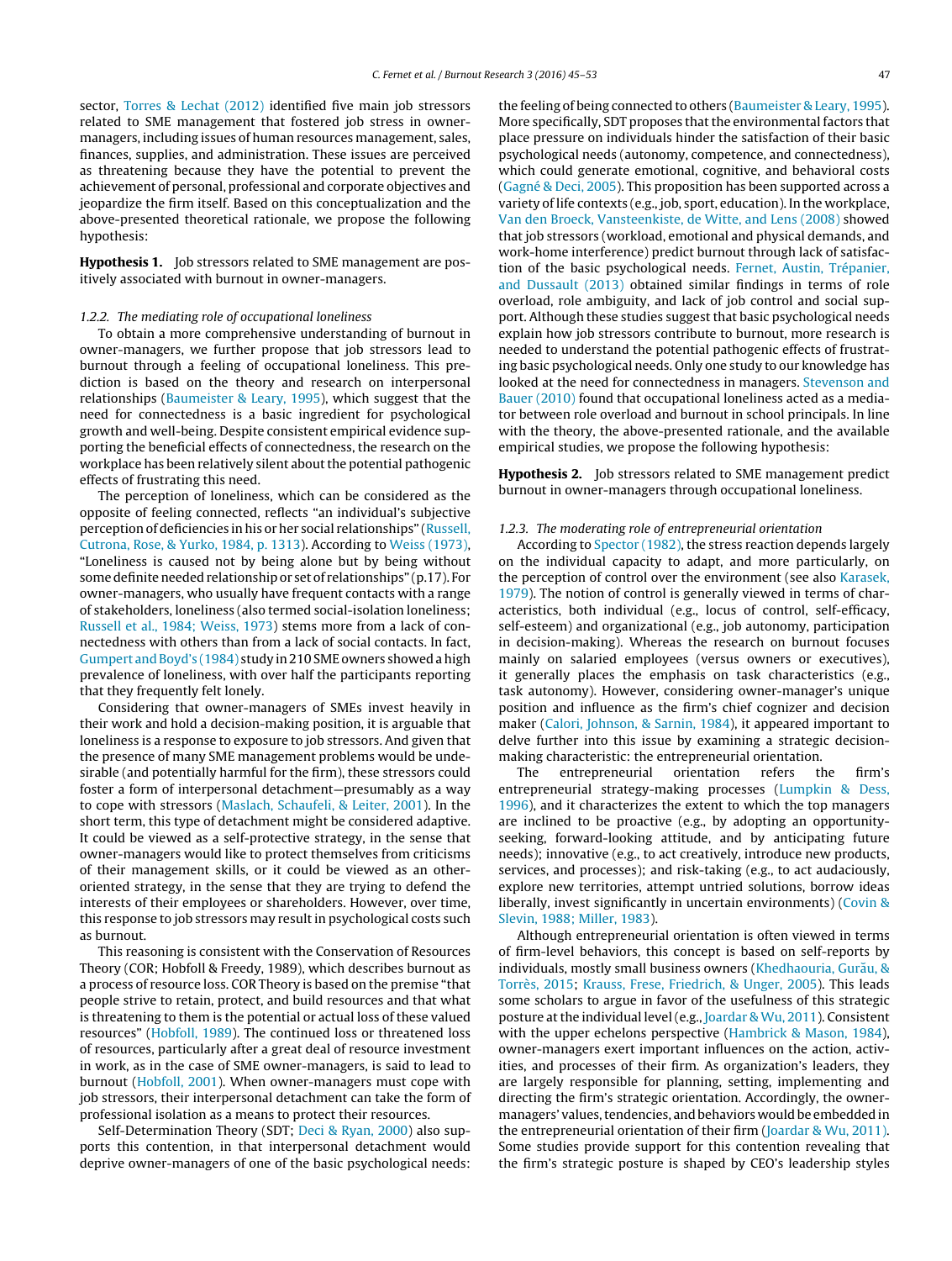and individual characteristics (e.g., self-esteem, emotional stability, core self-evaluation; [Cao, Simsek, & Jansen, 2015\).](#page-7-0) Thus, we consider entrepreneurial orientation as an individual level concept of the firm's owner-manager.

Although empirical evidence has suggested that entrepreneurial orientation influences firm's ability to compete, adapt, and perform ([Rauch, Wiklund, Lumpkin, & Frese, 2009\),](#page-8-0) no study to our knowledge has examined its potential role in the psychological state of owner-managers. Drawing on the upper echelons perspective ([Hambrick & Mason, 1984\),](#page-7-0) we argue that the adaptive propensity that is inherent in the entrepreneurial orientation (innovativeness, proactiveness, and risk taking) may not only enables the firm to grow and perform, but also influences the psychological state of owner-managers. This proposal is based on the principle of behavioral plasticity ([Brockner, 1988;](#page-7-0) see also [Pierce & Gardner, 2004\),](#page-7-0) which suggests that individuals with lower adaptive capacity (e.g., they have low self-esteem, low self-efficacy, or low autonomous motivation) are more emotionally responsive to events and situations than individuals with high adaptive capacity.

With respect to burnout, a study by [Fernet, Gagné, and](#page-7-0) [Austin \(2010\)](#page-7-0) showed that employees who exhibited suboptimal motivational orientation (i.e., they were more controllingly than autonomously motivated) were more sensitive to the quality of their interpersonal relations with their colleagues, and were more at risk for burnout. By extension, we propose that the affective state of owner-managers who exhibit a strong entrepreneurial orientation would be less strongly influenced or determined by situational factors, because they would be less sensitive to the workplace relational environment. On the other hand, the affective state of owner-managers who exhibit low entrepreneurial orientation (also termed conservative; [Covin & Slevin, 1988\) w](#page-7-0)ould be strongly influenced and determined by the relational environment, as they would be more sensitive and more liable to react negatively. In line with this rationale, we propose the following hypothesis:

**Hypothesis 3.** The entrepreneurial orientation moderates the indirect effect of job stressors on burnout through occupational loneliness, such that the mediated relationship is stronger under low compared to high entrepreneurial orientation.

#### 1.2.4. The present study

This study responds to repeated calls to improve the understanding of occupational stress in SME owner-managers ([Boyd &](#page-7-0) [Gumpert, 1983; Buttner, 1992; Cocker et al., 2013\) b](#page-7-0)y probing more deeply into burnout as a strain reaction. Our theoretical proposition makes a significant contribution to the knowledge. First, we depart from generic conceptualizations (e.g., role overload, conflict, ambiguity) that are commonly used to examine job stressors, as these would appear to have limited utility for assessing stress sources in a specific occupation [\(Kasl, 1987\).](#page-7-0) Given the nature of the owner-manager function, we focus instead on issues of human resources management (e.g., layoffs, conflicts with one or more employees), sales (e.g., loss of a market or contract), finance (e.g., financial losses, banking issues), supplies (e.g., supplier problems), and administration (e.g., problems with a partner).

Second, as suggested by [Maslach et al. \(2001\),](#page-7-0) instead of considering the individual and contextual correlates of burnout separately, we assess them simultaneously. That is, we examine the feeling of occupational loneliness as a psychological mechanism that explains the relationship between the job stressor and burnout in owner-managers concurrently with their entrepreneurial orientation considered as an adaptive resource that can strengthen or weaken this indirect effect. In addition to studying the complex pathways by which job stressors are related to burnout, we consider entrepreneurial orientation in order to open up new and more

effective avenues for determining adaptive propensity, not only for the firm, but also the owner-manager.

Third, we account for owner-managers of SMEs and VSEs (very small enterprises) in order to increase the confidence of the robustness of the hypothesized relationships. The research so far on entrepreneurship tends not to differentiate between SMEs and VSEs, which suggests a linear development process such that VSEs would inevitably grow to become SMEs over time ([Marchesnay,](#page-7-0) [2003\).](#page-7-0)

## **2. Method**

#### 2.1. Participants and procedure

This multiwave study was conducted in SME owner-managers in urban France, outside the agricultural sector. To be eligible, participants had to be an owner-manager (not a subordinate in the legal sense or affiliated to a social protection system for unsalaried workers) and employing from 3 to 250 salaried workers. We randomly selected a total of 500 owner-managers belonging to a business network comprising 3500 members. Of the 500 ownermanagers invited to participate, 377 completed a short phone questionnaire (response rate = 75%) addressing certain health and firm parameters.

In order to minimize common variance bias, data were collected by phone at four different times over an eight-month period [\(Podsakoff, MacKenzie, & Podsakoff, 2012\).](#page-8-0) Sociodemographic data (gender, age, years of experience as owner-manager, firm size) and entrepreneurial orientation were initially collected (T1). Thereafter, participants responded to scales designed to assess job stressors related to SME management (T2), loneliness (T3), and burnout (T4). Participants were mostly men (82.8%) with a mean age of 44.6 years (SD = 7.71). Average experience as owner-manager was 11.36 years ( $SD = 8.14$ ), and 47% of participants had 10 or fewer employees (referred to as VSEs in France). Of the participants, 91% worked at least 5 days per week, for an average daily workload of  $10.11 h$  (SD = 1.76).

#### 2.2. Measures

#### 2.2.1. Role stressors

Job stressors related to SME management were assessed using five items developed by [Torres and Lechat \(2012\). O](#page-8-0)n a five-point scale ranging from 1 (not at all) to 5 (enormously), participants were asked to indicate the extent to which they had experienced problems in the last month related to finances, sales, and administration, as well as problems with employees and suppliers. A sample item is, "During the last month, did you have problems with your suppliers?" The coefficient alpha was 0.90.

#### 2.2.2. Entrepreneurial orientation

Entrepreneurial orientation was assessed using the 9-item scale developed by [Covin and Slevin \(1989\). F](#page-7-0)ollowing [Engelen, Gupta,](#page-7-0) [Strenger, and Brettel \(2015\), w](#page-7-0)e used a seven-point scale ranging from 1 (strongly disagree) to 7 (strongly agree) instead of the forceditem statements. A sample item is, "My business is always first to introduce new products and services or operating technologies into the market sector" (innovation). In line with most studies on entrepreneurial orientation, we combined innovativeness, proactiveness, and risk taking into a single factor (see [Rauch et al., 2009\).](#page-8-0) The coefficient alpha was 0.76.

#### 2.2.3. Occupational loneliness

The feeling of occupational loneliness was assessed with a single item. On a five-point scale ranging from 1 (very connected) to 5 (very isolated), participants were asked to indicate how they felt during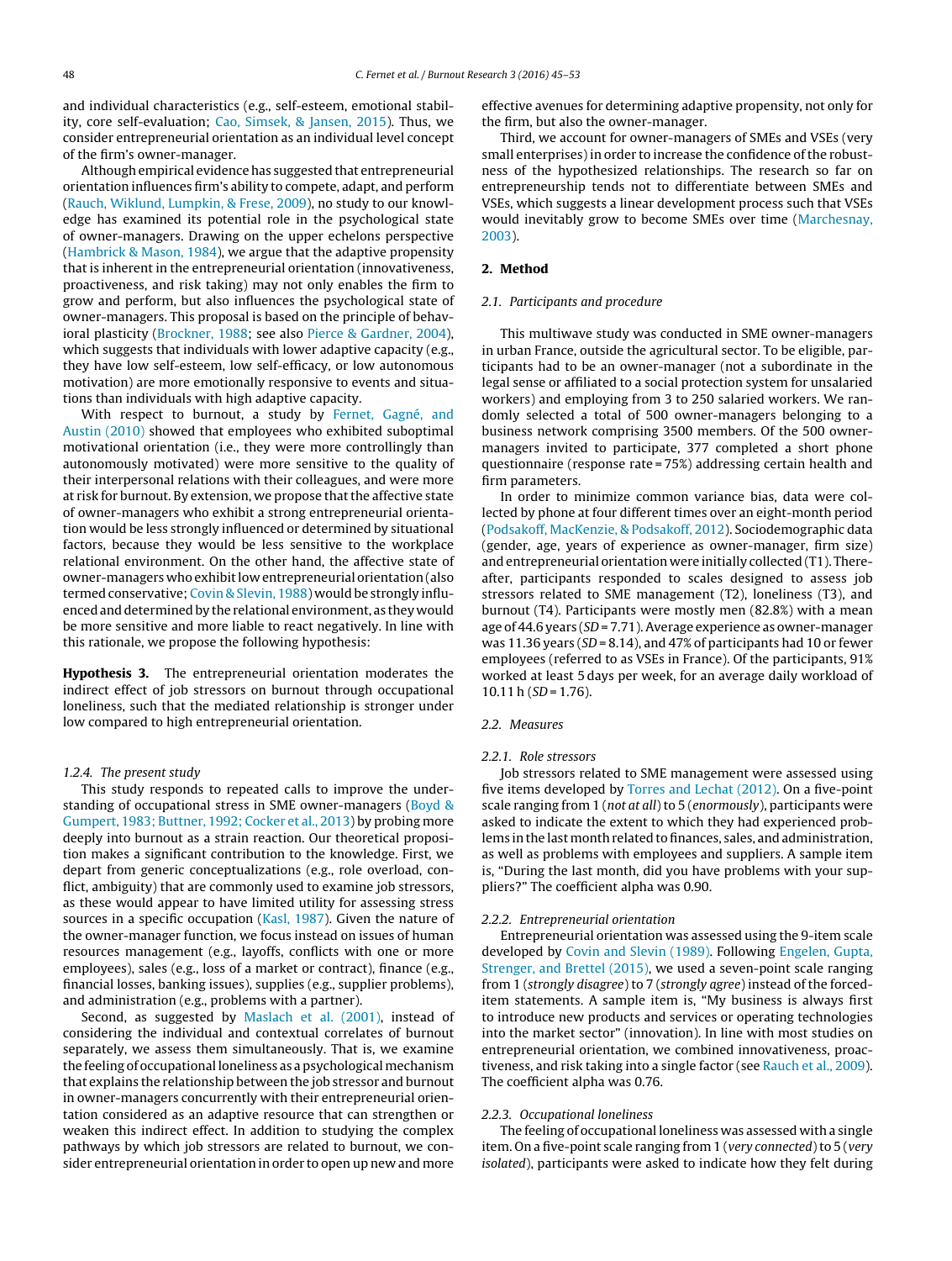#### **Table 1**

Means, standard deviations, and correlations between variables.

|                                | M     | <b>SD</b> |                          |            |                          | 4                 |                          | 6                        |                          | 8 |
|--------------------------------|-------|-----------|--------------------------|------------|--------------------------|-------------------|--------------------------|--------------------------|--------------------------|---|
| 1. Gender                      | 1.17  | 0.38      | $\overline{\phantom{0}}$ |            |                          |                   |                          |                          |                          |   |
| 2. Age                         | 44.57 | 7.71      | $-0.00$                  | $-$        |                          |                   |                          |                          |                          |   |
| 3. Years of experience         | 11.36 | 8.14      | $-0.06$                  | $0.64$ **  | $\overline{\phantom{0}}$ |                   |                          |                          |                          |   |
| 4. Business size               | 1.55  | 0.50      | $-0.23$ <sup>*</sup>     | $-0.04$    | 0.02                     | $\qquad \qquad =$ |                          |                          |                          |   |
| 5. Job stressors               | 1.60  | 0.57      | 0.02                     | $-0.01$    | $-0.11$                  | 0.05              | $\overline{\phantom{0}}$ |                          |                          |   |
| 6. Occupational loneliness     | 2.88  | 1.16      | $-0.04$                  | $-0.02$    | 0.04                     | 0.08              | 0.23                     | $\overline{\phantom{0}}$ |                          |   |
| 7. Entrepreneurial orientation | 4.51  | 0.97      | $-0.04$                  | 0.03       | $-0.01$                  | 0.01              | 0.07                     | $-0.05$                  | $\overline{\phantom{0}}$ |   |
| 8. Burnout                     | 2.66  | 0.93      | $-0.10$                  | $-0.17$ ** | $-0.05$                  | 0.03              | $0.28^*$                 | $0.33$ **                | $-0.14$                  |   |

Note: Gender (1 = men, 2 = women); business size (1 = VSE's, 2 = SME's).

 $p < 0.05$ .

 $p < 0.01$ .

the last month in their role as owner-manager. This measure is similar to other single-item, self-labeling measures of loneliness used in previous studies (e.g., [Stephens, Alpass, Towers, & Stevenson,](#page-8-0) [2011;](#page-8-0) [Stickley et al., 2013\).](#page-8-0)

## 2.2.4. Burnout

The French version ([Lourel, Gueguen, & Mouda, 2007\)](#page-7-0) of the Burnout Measure, Short Version (BMS; [Malach-Pines, 2005\)](#page-7-0) was used to assess burnout. This scale contains 10 items addressing the frequency of experiencing symptoms of emotional, mental, and physical exhaustion. Participants indicated the extent to which the items (e.g., tired, trapped, helpless) corresponded to how they felt about their work, rated on a seven-point scale from 1 (never) to 7 (always). The coefficient alpha was 0.86.

#### 2.2.5. Control variables

Although largely overlooked in the research on burnout in SME owner-managers, a number of variables that could account for sources of variation in burnout were considered: age, gender, years of experience as owner-manager, business size (very small enterprises – VSEs vs. small- and medium-sized enterprises – SMEs).

#### 2.3. Statistical analyses

To test the proposed model, we followed the approach put forward by [Preacher, Rucker, and Hayes \(2007\)](#page-8-0) (see also [Edwards &](#page-7-0) [Lambert, 2007\).](#page-7-0) We proposed a second-stage moderated mediation model in which the indirect effect of loneliness between job stressors and burnout was moderated by entrepreneurial orientation. The model was tested with path analysis using Mplus [\(Muthén](#page-7-0) [& Muthén, 2012\).](#page-7-0) Prior to the data analysis, variables were meancentered to reduce multicollinearity. All models were tested with maximum likelihood estimation using robust standard errors (MLR estimation). The goodness-of-fit was assessed using four indices: the Comparative Fit Index (CFI), the Tucker-Lewis Index (TLI), the Root Mean Square Error of Approximation (RMSEA), and the Standardized Root Mean Square Residuals (SRMR). Values above 0.90 and 0.95 for the CFI and TLI indicate a satisfactory and excellent fit, respectively ([Hoyle, 1995\),](#page-7-0) and values of 0.08 or less for the RMSEA and SRMR are deemed acceptable [\(Browne & Cudeck, 1993\).](#page-7-0) We used bootstrap procedures to test the significance of the indirect effect. To do so, we drew 1000 random samples with replacement from the original sample in order to construct bias-corrected confidence intervals ([Edwards & Lambert, 2007\).](#page-7-0) Finally, we performed a multi-group comparison analysis between owner-managers of SMEs and VSEs to test for model invariance across business size.



**Fig. 2.** Conditional indirect effects of occupational loneliness at low and high levels of entrepreneurial orientation.

#### **3. Results**

#### 3.1. Preliminary analysis

Means, standard deviations, and correlations are presented in Table 1. An examination of the correlations showed preliminary support for hypotheses 1 and 2: job stressors were positively related to occupational loneliness ( $r = 0.23$ ,  $p < 0.01$ ) and burnout  $(r = 0.28, p < 0.01)$  and loneliness was positively related to burnout  $(r=0.33, p<0.01)$ . With respect to the control variables, age was negatively related to burnout ( $r = -0.17$ ,  $p < 0.01$ ), indicating that younger owner-managers reported higher burnout than older owner-managers.

#### 3.2. Main analysis

The proposed moderated mediation model provided an excellent fit to the data ( $\chi^2(6)$  = 6.761, CFI = 0.991, TLI = 0.979, RMSEA = 0.018 [CI = 0.000, 0.071]). Results are summarized in [Table 2.](#page-5-0) Controlling for age, gender, years of experience as owner-manager, and business size, the results provide support for Hypothesis 1, showing a positive relationship between job stressors and burnout. In support of Hypothesis 2, loneliness has a partial indirect effect on the relationship between job stressors and burnout. Consistent with Hypothesis 3, the significant interaction between loneliness and entrepreneurial orientation indicates that the partial indirect effect of job stressors on burnout through loneliness is moderated by entrepreneurial orientation. Fig. 2 shows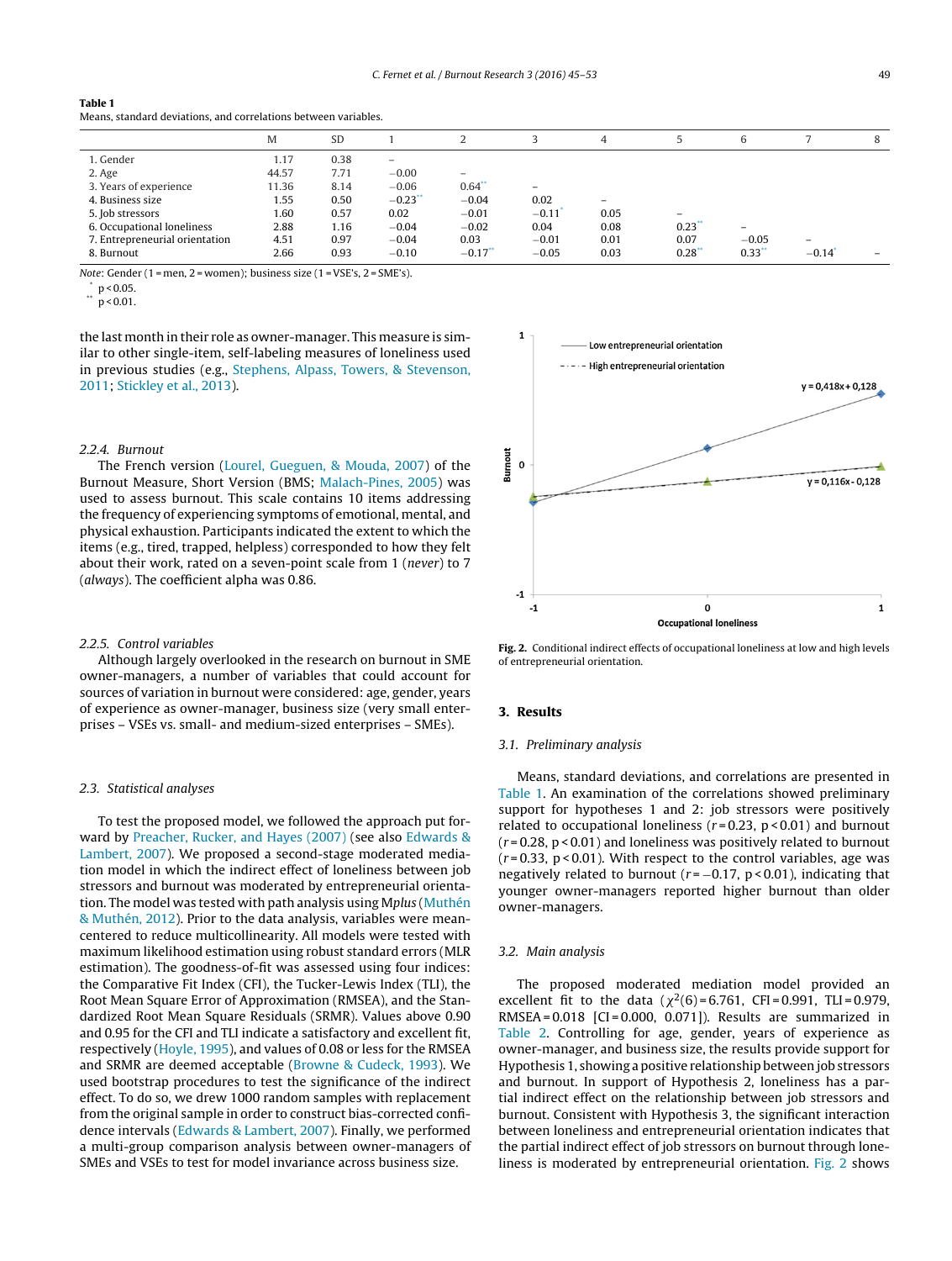<span id="page-5-0"></span>

Results for the proposed moderated mediation model.

|                                                              | Coefficients         | Standard Error | 95% Confidence interval |
|--------------------------------------------------------------|----------------------|----------------|-------------------------|
| Job stressors and loneliness                                 | $0.23$ **            | 0.05           |                         |
| <b>Burnout predictors</b>                                    |                      |                |                         |
| Gender                                                       | 0.22                 | 0.15           |                         |
| Age                                                          | $-0.24$ <sup>*</sup> | 0.07           |                         |
| Years of experience                                          | 0.13                 | 0.07           |                         |
| Business size                                                | 0.01                 | 0.11           |                         |
| Job stressors                                                | 0.26                 | 0.06           |                         |
| Occupational loneliness                                      | 0.27                 | 0.05           |                         |
| Entrepreneurial orientation                                  | $-0.13$ <sup>*</sup> | 0.05           |                         |
| Occupational loneliness $\times$ Entrepreneurial orientation | $-0.15$              | 0.06           |                         |
| Conditional indirect effect of loneliness                    |                      |                |                         |
| High entrepreneurial orientation                             | 0.03                 | 0.02           | $-0.006/0.073$          |
| Low entrepreneurial orientation                              | $0.10^{**}$          | 0.03           | 0.046/0.149             |

 $p < 0.05$ .

 $p < 0.01$ .

this partial indirect effect at low and high levels of entrepreneurial orientation.

Table 2 presents the results of the bootstrapping procedures, including the estimates and standard errors of the conditional indirect effect for loneliness across levels of entrepreneurial orientation for the entire sample. The conditional indirect effect of loneliness is stronger and significant when entrepreneurial orientation is low  $(0.10$   $[CI = 0.046, 0.149]$ , but was weaker and not significant when entrepreneurial orientation is high  $(0.03$   $|CI = -0.006, 0.073]$ ). Supplementary analyses indicated that the conditional indirect effect of loneliness holds for each entrepreneurial orientation dimension. Results from three separate models (one for each dimension) showed that the conditional indirect effect of loneliness is stronger when innovativeness (0.09 [CI =0.040, 0.137]), proactiveness (0.09 [CI=0.043, 0.146]), or risk taking (0.08 [CI=0.039, 0.136]) are low, but weaker when innovativeness (0.04 [CI =0.007, 0.085]), proactiveness (0.03 [CI =0.003, 0.086]), or risk taking (0.03 [CI =0.000, 0.082]) are high.

We performed a multi-group comparison analysis between owner-managers of SMEs and VSEs to test for model invariance across business size, again controlling for age, gender, and years of experience as owner-manager. The results provided support for path invariance. Compared to the constraint model  $(\chi^2(18)$  = 13.210, CFI = 1.00, TLI = 1.08, RMSEA = 0.000 [CI = 0.000, 0.045]), the model with no invariance constraints (  $\chi^2(10)$  = 10.772, CFI = 0.991, TLI = 0.976, RMSEA = 0.021 [CI = 0.000, 0.085]) did not provide a significantly improved fit (  $\Delta\chi^2(8)$  = 2.438; *n.s*.). This suggests that the same processes are at play in predicting burnout among owner-managers of SMEs and VSEs.

#### 3.3. Alternative model

Although we proposed that the indirect effect of job stressors on burnout through occupational loneliness is moderated by entrepreneurial orientation, we could envisage alternate structures that also have merit. For example, loneliness might mediate the interactive effect of job stressors and entrepreneurial orientation on burnout. We tested a mediated moderation model accordingly. The results failed to provide support for this alternative model. Although the fit to the data ( $\chi^2(5)$ =5.328, CFI=0.996, TLI=0.987, RMSEA =  $0.013$  [CI =  $0.000$ ,  $0.074$ ]) was satisfactory, the moderating effect of entrepreneurial orientation in relation to job stressors was not significant for either loneliness ( $\beta$ =0.06; *n.s*.) or burnout ( $\beta$ =0.03; n.s.). We therefore concluded that our data provided stronger support for the proposed moderated mediation model.

## **4. Discussion**

The aim of this study was to gain a deeper understanding of stress in SME owner-managers by delving further into individual and contextual factors that make them vulnerable to burnout. The results show that job stressors related to SME management predict burnout in owner-managers through a feeling of occupational loneliness, and that this indirect relationship is moderated by the entrepreneurial orientation. These findings make a significant contribution to the research on burnout in general and on SME owner-managers in particular.

#### 4.1. Theoretical contributions

The psychological health of SME owner-managers has occupied a blind spot in the research on entrepreneurship [\(Torres, 2012\).](#page-8-0) Our results begin to fill this gap by highlighting the relevance and need to conduct further studies in order to demystify certain issues surrounding burnout. Whereas the burnout research focuses mainly on salaried employees, our study is one of the first to look at the affective state of owner-managers. The results advance the knowledge of burnout in SME owner-managers by assessing job stressors that are inherent to their function rather than generic measures (e.g., role overload, ambiguity). In future studies, other antecedents could be considered, such as external environmental factors. In accordance with studies that have shown that diverse external environmental factors (e.g., munificence, dynamism, and complexity) are related to adaptive capacity and firm performance [\(Rosenbusch, Rauch, & Bausch, 2013\),](#page-8-0) it is possible that these factors act on the adaptive capacity and psychological health of owner-managers. Given that burnout is associated with a number of individual and organizational costs, future studies could also attempt to identify its role and effects on owner-managers' management capacities (e.g., business and leadership practices, decision making) and firm performance.

A main contribution of this study is the identification of occupational loneliness as a psychological mechanism to explain the relationship between job stressors and burnout. Recognized as a correlate of stress in SME owner-managers [\(Boyd & Gumpert,](#page-7-0) [1983; Gumpert & Boyd, 1984\),](#page-7-0) the role of loneliness has been largely ignored to date. Our results indicate that occupational loneliness in owner-managers may stem from certain SME management problems and contribute to psychological health issues. These findings support the proposition that connectedness is an essential ingredient for psychological health [\(Baumeister & Leary,](#page-7-0) [1995; Deci & Ryan, 2000\),](#page-7-0) and at the same time they explain how job stressors inherent to SME management can foster feelings of occu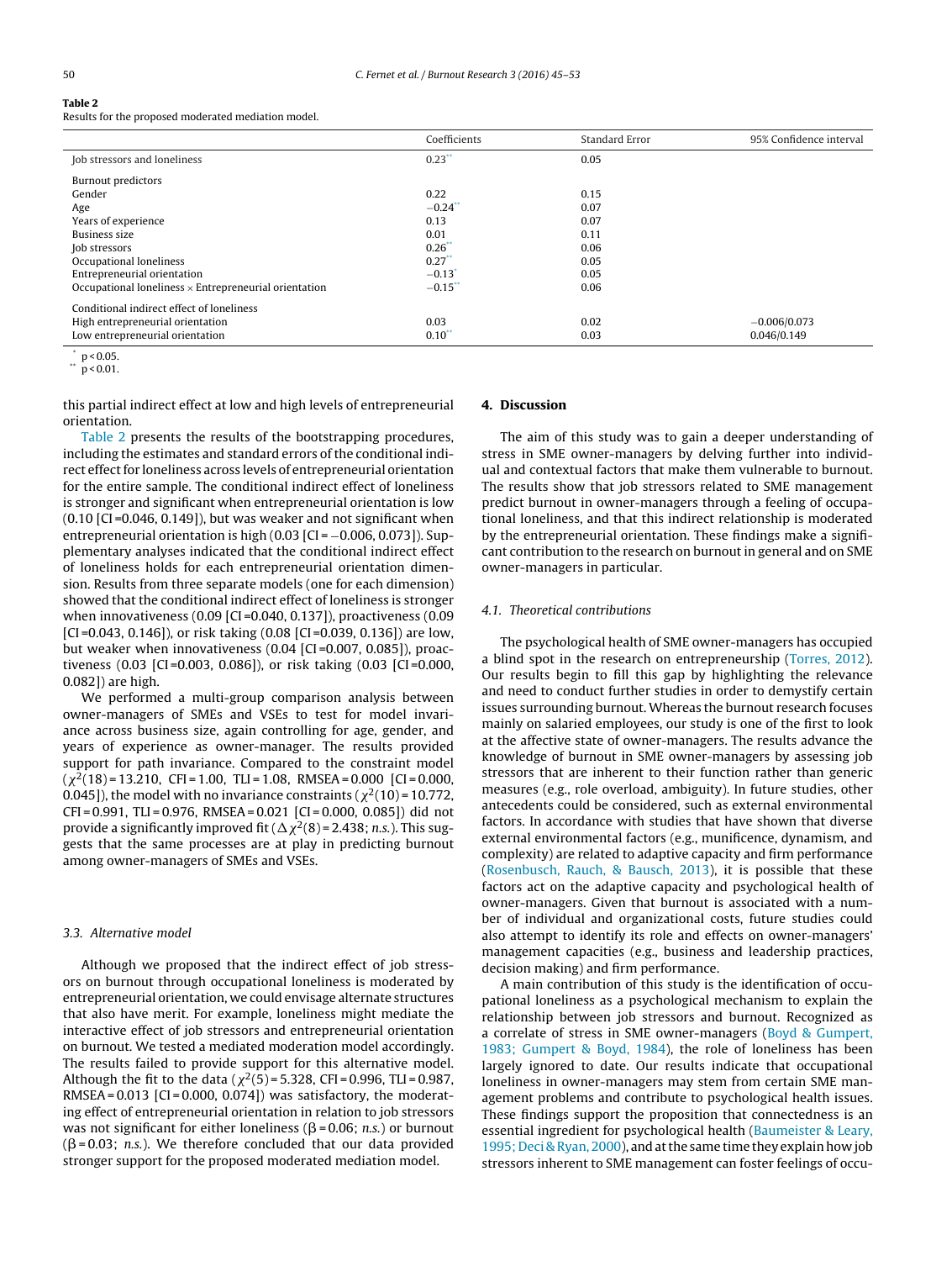pational loneliness in owner-managers.Whereas these results tend to support one of the early premises of burnout theory, that this psychological reaction is rooted in the workplace relational environment [\(Maslach, 1982\),](#page-7-0) it would also be instructive to explore the role of other basic needs (e.g., autonomy and competence) ([Deci](#page-7-0) [& Ryan, 2000\).](#page-7-0) Considering that the multiple responsibilities of owner-managers could also chip away at their feelings of competence and autonomy, this would allow exploring the contribution of other basic needs and identifying additional pathways by which job stressors related to SME management and other environmental factors may contribute to burnout.

This study also sheds new light on the pathways by which loneliness contributes to burnout, highlighting the need to concurrently examine the contribution of contextual and individual factors. The results indicate that not only does occupational loneliness constitute a relevant psychological mechanism, its relationship with burnout varies according to the entrepreneurial orientation. More specifically, the results show that SME (and VSE) owner-managers who are less proactive, innovative, or risk-taking react more negatively to loneliness and are at greater risk for burnout. These findings concur with Brocker's (1988) notion of behavioral plasticity.

An original contribution of this study to the burnout literature is the consideration of entrepreneurial orientation as an adaptive factor for owner-managers. Our results show that the entrepreneurial strategic posture determines reactivity to the workplace relational environment and acts on psychological state. In this sense, the entrepreneurial orientation constitutes a significant resource that influences not only the firm's adaptive capacity ([Covin &](#page-7-0) [Slevin, 1989; Lumpkin & Dess, 1996\),](#page-7-0) but also owner-manager's adaptive capacity. Whereas the research tends to show that the positive aspects of entrepreneurial orientation—proactivity, risk taking, and innovativeness—contribute to the firm's growth and performance (e.g., [Rauch, Wiklund, Lumpkin, & Frese, 2009\),](#page-8-0) our results reveal that it is not so much these aspects but instead a lack of same that threatens the owner-manager's psychological health. In other words, in conditions of low entrepreneurial orientation, owner-managers are more sensitive and reactive to occupational loneliness. This can be explained by the idea that a low entrepreneurial posture tends to reflect a conservative management style characterized by the centralization of power and entrepreneurial efforts made mainly by the upper management ([Covin & Slevin, 1989; Miller, 1983\).](#page-7-0) In such situation, occupational loneliness may translate into social capital shortage, which prevents the owner-manager from making interpersonal connections and accessing information ([Adler & Kwon, 2002\).](#page-7-0) This, in turn, would hinder management capacity and foster burnout symptoms. While enhancing the understanding of burnout in SME owner-managers, our theoretical perspective and empirical results underscore the need to extend the analysis of entrepreneurial orientation to consider it as an adaptive resource liable to influence the attitudes and behaviors of organizational actors.

## 4.2. Limitations

This study includes limitations that should be mentioned. First, the measure used to assess occupational loneliness is a single-item indicator. Although the use of single self-labeling to assess loneliness is common practice, as it correlates strongly with multi-item scales ([Jones, Carpenter, & Quintana, 1985\),](#page-7-0) it would be preferable to replicate our results with scales designed to more finely assess psychometric properties (e.g., construct validity). Second, although we used a multiwave data collection method, the data are cross-sectional, which does not allow causal inferences. Even though the research generally supports the proposed sequence ([Zapf, Dormann, & Frese, 1996\),](#page-8-0) it is difficult to unambiguously demonstrate the direction of the relationships in non-experimental studies. However, it would be useful to explore, in larger samples, potentially inverse and reciprocal relationships. It is plausible that experiencing job stressors, loneliness, and burnout would be mutually reinforcing over time. Third, all data were collected from a single source, which raises the possibility of common variance bias. As mentioned above, the multiwave method used can partially minimize this bias [\(Podsakoff et al., 2012\).](#page-8-0) The observed moderating effect limits this possibility, given that the presence of common variance would probably not strengthen the relationship between loneliness and burnout solely for participants who reported low entrepreneurial orientation. To address this concern, we also performed a CFA model that included an additional method factor related to all items, as recommended by [Podsakoff, MacKenzie,](#page-7-0) [Lee, and Podsakoff \(2003\)](#page-7-0) to estimate the proportion of shared method variance in the model. Results showed that the method factor accounted for only 11% of the total variance, which is in the range of 11% to 25%. This is considered characteristic of a model that is not biased by method variance ([Lance, Dawson, Birkelbach,](#page-7-0) [& Hoffman, 2010;](#page-7-0) [Podsakoff et al. \(2003\);](#page-7-0)[Williams, Cote, & Buckley,](#page-8-0) [1989\).](#page-8-0) Fourth, with respect to the generalizability of results, this study was conducted in a sample of SMEs operating in France. Further studies are needed to enlarge the understanding of burnout in SME owner-managers, for instance, by investigating whether cultural differences might affect some of the relationships observed here, and whether the model applies equally to CEOs of large firms.

#### 4.3. Managerial implications and conclusion

Despite these limitations, this study offers meaningful insights into how burnout can be prevented or mitigated in ownermanagers. Our results underscore the stress potential of SME management problems. These job stressors involving a range of stakeholders, either internally (e.g., employees, administrative staff) or externally (e.g., customers, suppliers, financial agencies) are directly and indirectly related (through the feeling of loneliness) to burnout. In a workaday world where owner-managers generally neglect their health ([Torres, 2012\),](#page-8-0) they would benefit by learning how to recognize function-related sources of stress and by gaining an awareness of the associated psychological costs. If occupational loneliness is a hidden cost of management, then owner-managers could attempt to strengthen their interpersonal resources, including establishing social connectedness with peers. In addition to being an invaluable strategic resource [\(Geletkanycz, Boyd, & Finkelstein, 2001\),](#page-7-0) this type of support can have the side-effect of lessening the feeling of loneliness. Because our results reveal that younger owner-managers are more at risk for burnout, business networking, coaching and mentoring would provide promising alternative approaches to address this issue.

Our results also suggest that entrepreneurial orientation plays a significant role in the sensitivity of owner-managers to the relational environment and their reactivity to burnout. Unlike personality traits, which are dispositional and stable over time and situations, orientations are culturally conditioned and influenced by the environment [\(Thomas & Mueller, 2000\).](#page-8-0) As an adaptive resource, entrepreneurial orientation would be somewhat malleable, and therefore open to change and development. Accordingly, SME owner-managers should cultivate an entrepreneurial orientation because it provides a unique competitive advantage, fostering not only firm performance [\(Rauch et al., 2009\)](#page-8-0) but also their health capital. Whereas the research on entrepreneurial orientation militates in favor of contingency approaches [\(Lawrence](#page-7-0) [& Lorsch, 1967\),](#page-7-0) by which the firm's strategic posture should be aligned with environmental needs and demands, our results suggest that a conservative orientation hinders the adaptive capacities of owner-managers of both SMEs and VSEs. In this case, it would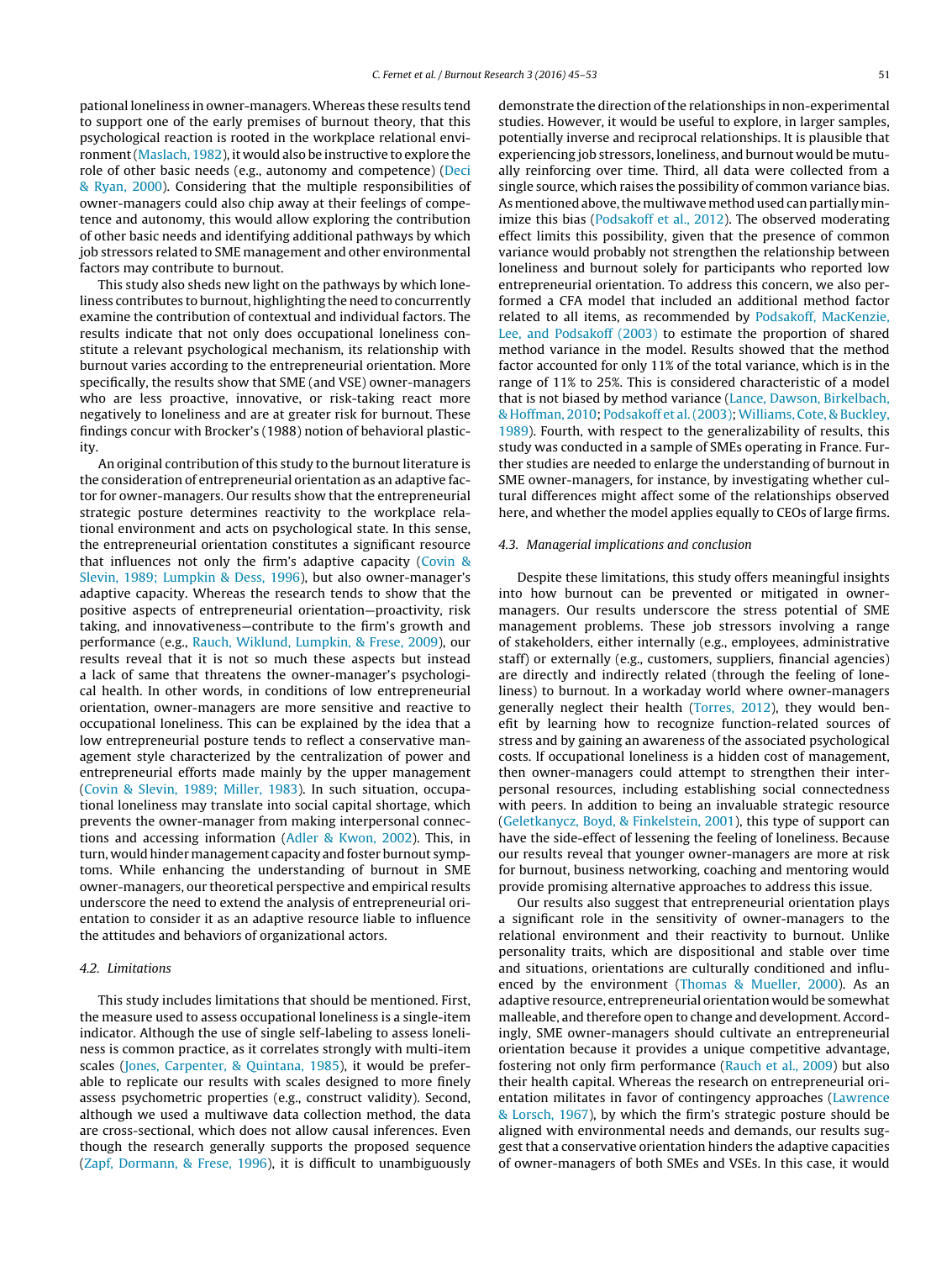<span id="page-7-0"></span>appear critical to find ways to prevent and/or manage feelings of loneliness in owner-managers in order to defend against burnout.

To conclude, we hope that we have drawn greater attention to the psychological health, and particularly burnout, of SME owner-managers. This study constitutes a first tentative step in the understanding of the relational context of burnout in SME owner-managers by examining the role of occupational loneliness in conjunction with entrepreneurial orientation. Based on an in-depth analysis of individual adaptation to the workplace, our findings can serve as a springboard to a better understanding of how SME owner-managers can develop and apply a strategic posture in order to improve not only the growth and performance of their firm but their own health as well.

## **References**

- Adler, P. S., & Kwon, S. W. (2002). Social capital: prospects for a new concept. Academy of Management Review, 27, 17–40.
- Akande, A. (1994). Coping with entrepreneurial stress: evidence from Nigeria. Journal of Small Business Management, 32, 83–87.
- Ang, J. S. (1991). Small business uniqueness and the theory of financial management. The Journal of Entrepreneurial Finance, 1(1), 1-13.
- Australian Bureau of Statistics. (2010). Counts of Australian businesses, including entries and exits (cat. No. 8165.0), June 2007 to June 2009. Canberra: Australian Bureau of Statistics.
- Baumeister, R. F., & Leary, M. R. (1995). The need to belong: desire for interpersonal attachments as a fundamental human motivation. Psychological Bulletin, 117, 497–529.
- Ben Tahar, Y. (2014). Analyse du burnout en entrepreneuriat: une étude empirique sur les dirigeants de PME (Doctoral thesis, Université Montpellier I, France).. Retrieved from [https://tel.archives-ouvertes.fr/tel-01202577/document](http://https://tel.archives-ouvertes.fr/tel-01202577/document)
- Boyd, D. P., & Gumpert, D. E. (1983). Coping with entrepreneurial stress. Harvard Business Review, 61, 44–64.
- Brockner, J. (1988). Self-esteem at work: research, theory, and practice. Lexington, MA: Heath, Lexington Books.
- Browne, M. W., & Cudeck, R. (1993). Alternative ways of assessing model fit. In K. A. Bollen, & J. S. Long (Eds.), Testing structural equation models (pp. 132–162). CA: Sage.
- Buttner, E. H. (1992). Entrepreneurial stress: is it hazardous to your health? Managerial Issues, 4, 223–240.
- Calori, R., Johnson, G., & Sarnin, P. (1994). CEO's cognitive maps and the scope of the organization. Strategic Management Journal, 15, 437–457.
- Cao, Q., Simsek, Z., & Jansen, J. (2015). CEO social capital and entrepreneurial orientation of the firm: bonding and bridging effects. Journal of Management, 41(7), 1957–1981.
- Cocker, F., Martin, A., Scott, J., Venn, A., & Sanderson, K. (2013). Psychological distress and related work attendance among small-to-medium enterprise owner/managers: literature review and research agenda. International Journal of Mental Health Promotion, 10, 5062–5082.
- Covin, J. G., & Slevin, D. P. (1988). The influence of organizational structure on the utility of an entrepreneurial top management style. Journal of Management Studies, 25, 217–237.
- Covin, J. G., & Slevin, D. P. (1989). Strategic management of small firms in hostile and benign environments. Strategic Management Journal, 10, 75–87.
- Crawford, E. R., LePine, J. A., & Rich, B. L. (2010). Linking job demands and resources to employee engagement and burnout: a theoretical extension and meta-analytic test. Journal of Applied Psychology, 95, 834–848.
- Deci, E. L., & Ryan, R. M. (2000). The 'what' and 'why' of goal pursuits: human needs and the self-determination of behavior. Psychological Inquiry, 11, 227–268.
- Demerouti, E., Bakker, A. B., & Leiter, M. P. (2014). Burnout and job performance: the moderating role of selection, optimization, and compensation strategies. Journal of Occupational Health Psychology, 19, 96–107.
- Department of Business Innovation and Skills. (2010). Small and medium-sized enterprise (SME) statistics for the UK and regions 2009. London: Government of the United Kingdom.
- Edwards, J. R., & Lambert, L. S. (2007). Methods for integrating moderation and mediation: a general analytical framework using moderated path analysis. Psychological Methods, 12, 1–22.
- Engelen, A., Gupta, V., Strenger, L., & Brettel, M. (2015). Entrepreneurial orientation, firm performance, and the moderating role of transformational leadership behaviors. Journal of Management, 41(4), 1069–1097.
- Eurostat. (2011). Key figures on European business with a special feature on SMEs: statistical Supplement. Luxembourg: Publications Office of the European Union.
- Fernet, C., Austin, S., Trépanier, S.-G., & Dussault, M. (2013). How do job characteristics contribute to burnout? Exploring the distinct mediating roles of perceived autonomy, competence, and relatedness. European Journal of Work and Organizational Psychology, 22(2), 123–137.
- Fernet, C., Gagné, M., & Austin, S. (2010). When does quality of relationships with coworkers predict burnout over time?: The moderating role of work motivation. Journal of Organizational Behavior, 31, 1163–1180.
- Gagné, M., & Deci, E. L. (2005). Self-determination theory as a new framework for understanding organizational behavior. Journal of Organizational Behavior, 26, 331–362.
- Geletkanycz, M. A., Boyd, B. K., & Finkelstein, S. (2001). The strategic value of CEO external directorate networks: implications for CEO compensation. Strategic Management Journal, 22, 889–898.
- Gumpert, D. E., & Boyd, D. P. (1984). The loneliness of the small business owner. Harvard Business Review, 62, 18–24.
- Halbesleben, J. R. B., & Bowler, W. M. (2007). Emotional exhaustion and job performance: the mediating role of motivation. Journal of Applied Psychology, 92, 93–106.
- Halbesleben, J. R. B., & Buckley, M. R. (2004). Burnout in organizational life. Journal of Management, 30, 859–879.
- Hambrick, D. C., & Mason, P. A. (1984). Upper echelons: the organization as a reflection of its top managers. Academy of Management Review, 9, 193–206.
- Hobfoll, S. E. (1989). Conservation of resources: a new attempt at conceptualizing stress. American Psychologist, 44, 513–524.
- Hobfoll, S. E. (2001). The influence of culture, community: and the nested self in the stress process: advancing conservation of resources theory. Applied Psychology: An International Review, 50, 337–370.
- Hoyle, R. H. (1995). Structural equation modeling. Thousand Oaks, CA: Sage Publications, Inc.
- Industry Canada. (2013). SME research and statistics.. Retrieved from [http://www.](http://www.ic.gc.ca/eic/site/061.nsf/eng/02802.html) [ic.gc.ca/eic/site/061.nsf/eng/02802.html](http://www.ic.gc.ca/eic/site/061.nsf/eng/02802.html)
- Joardar, A., & Wu, S. (2011). Examining the dual forces of individual entrepreneurial orientation and liability of foreignness on international entrepreneurs. Canadian Journal of Administrative Sciences, 28(3), 328–340.
- Johnson, D. (1995). Stress and stress management among owner-managers of small and medium-sized enterprises. Employee Counselling Today, 7, 14–20. Jones, W. H., Carpenter, B. N., & Quintana, D. (1985). Personality and interpersonal
- predictors of loneliness in two cultures. Journal of Personality and Social Psychology, 48, 1503–1511.
- Karasek, R. A. (1979). Job demands, job decision latitude: and mental strain: implications for job redesign. Administrative Science Quarterly, 24, 285–308.
- Kasl, S. V. (1987). Methodologies in stress and health: past difficulties, present dilemmas, future directions. In S. V. Kasl, & C. L. Cooper (Eds.), Stress and health: issues in research methodology (pp. 307–318). Chichester, UK: Wiley.
- Khedhaouria, A., Gurău, C., & Torrès, O. (2015). Creativity, self-efficacy: and small-firm performance: the mediating role of entrepreneurial orientation. Small Business Economics, 44, 485–504.
- Krauss, S. I., Frese, M., Friedrich, C., & Unger, J. M. (2005). Entrepreneurial orientation: a psychological model of success among southern African small business owners. European Journal of Work and Organizational Psychology, 14(3), 315–344.
- Lance, C. E., Dawson, B., Birkelbach, D., & Hoffman, B. J. (2010). Method effects, measurement error: and substantive conclusions. Organizational Research Methods, 13, 435–455.
- Lawrence, P. R., & Lorsch, J. W. (1967). Organizations and environment: managing differentiation and integration. Cambridge, MA: Harvard University Press.
- LePine, J. A., LePine, M. A., & Jackson, C. (2004). Challenge and hindrance stress: relationships with exhaustion, motivation to learn: and learning performance. Journal of Applied Psychology, 89, 883–891.
- Lee, R. T., & Ashforth, B. E. (1996). A meta-analytic examination of the correlates of the three dimensions of job burnout. Journal of Applied Psychology, 81, 123–133.
- Lourel, M., Gueguen, N., & Mouda, F. (2007). L'évaluation du burnout de Pines: adaptation et validation en version française de l'instrument Burnout Measure Short version (BMS-10). Pratiques Psychologiques, 13, 353–364.
- Lumpkin, G. T., & Dess, G. G. (1996). Clarifying the entrepreneurial orientation construct and linking it to performance. Academy of Management Review, 21, 135–172.
- Malach-Pines, A. (2005). The burnout measure short version (BMS). International Journal of Stress Management, 12, 78–88.
- Marchesnay, M. (2003). La petite entreprise: sortir de l'ignorance. Revue Française De Gestion, 29, 107–118.
- Maslach, C. (1982). Burnout: the cost of caring. New York: Prentice-.
- Maslach, C., Schaufeli, W. B., & Leiter, M. P. (2001). Job burnout. Annual Review of Psychology, 52, 397–422.
- Miller, D. (1983). The correlates of entrepreneurship in three types of firms. Management Science, 29, 770–791.
- Muthén, L. K., & Muthén, B. O. (2012). Mplus user's guide (6th ed.). Los Angeles, CA: Muthén & Muthén.
- OECD. (2011). Panorama de l'entrepreneuriat 2011. Paris: OCDE Publications. Örtqvist, D., & Wincent, J. (2006). Prominent consequences of role stress: a
- meta-analytic review. International Journal of Stress Management, 13, 399–422. Pierce, J. L., & Gardner, D. G. (2004). Self-esteem within the work and
- organizational context: a review of the organizational-based self-esteem. Journal of Management, 30, 591–622.
- Pines, A. M., & Aronson, E. (1988). Career burnout: causes and cures. New York: Free Press.
- Podsakoff, N. P., LePine, J. A., & LePine, M. A. (2007). Differential challenge stressor–hindrance stressor relationships with job attitudes, turnover intentions, turnover, and withdrawal behavior: a meta-analysis. Journal of Applied Psychology, 92, 438–454.
- Podsakoff, P., MacKenzie, S., Lee, J., & Podsakoff, N. (2003). Common method biases in behavioral research: a critical review of the literature and recommended remedies. Journal of Applied Psychology, 88, 879–903.